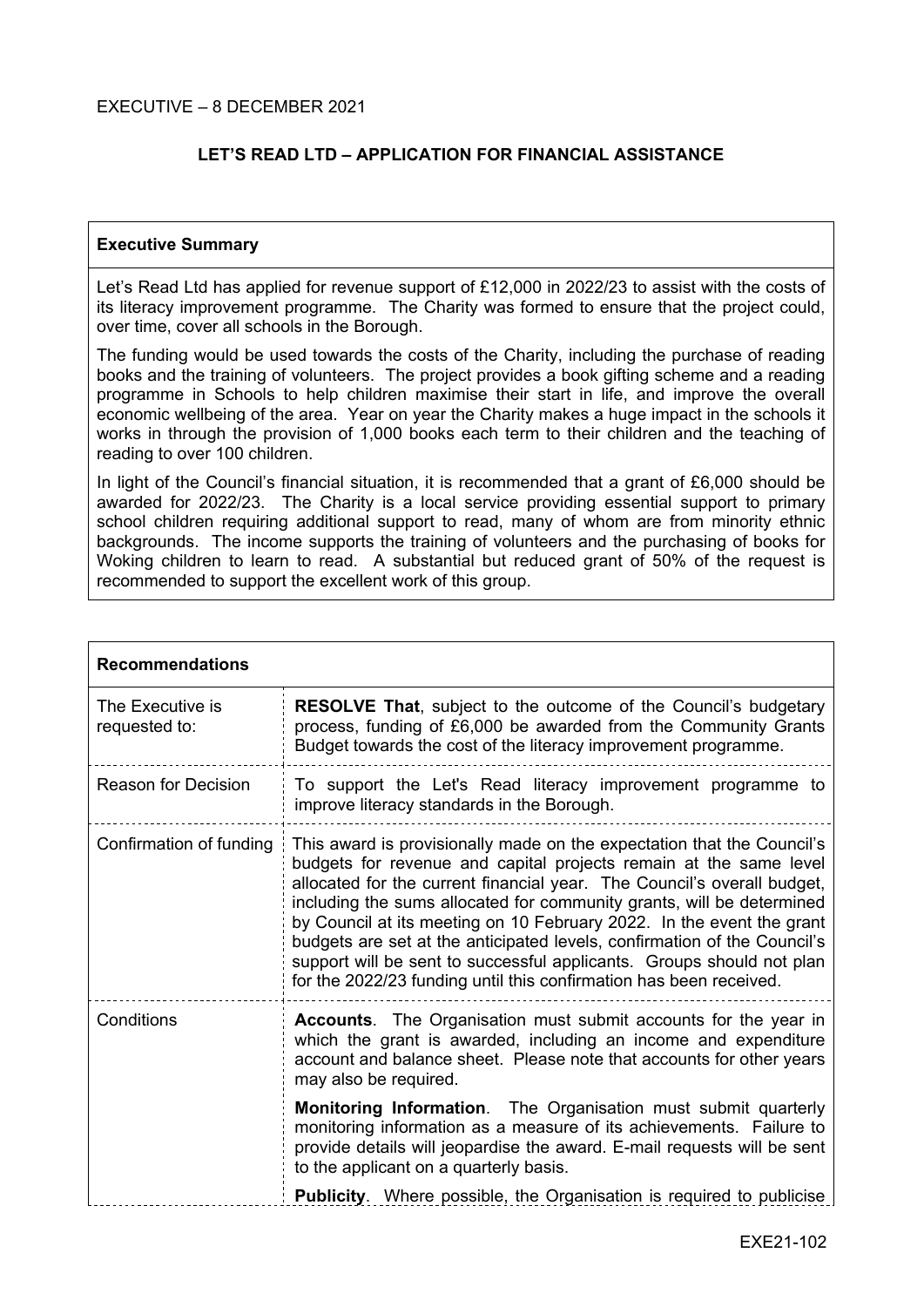|                        | the support received from Woking Borough Council, including on<br>websites and literature / leaflets produced.                                                                                                                                                                                                                                                                                                                                                                                                                                                                                                                                        |
|------------------------|-------------------------------------------------------------------------------------------------------------------------------------------------------------------------------------------------------------------------------------------------------------------------------------------------------------------------------------------------------------------------------------------------------------------------------------------------------------------------------------------------------------------------------------------------------------------------------------------------------------------------------------------------------|
|                        | <b>Payments.</b> Unless exceptional circumstances exist all invoices must<br>be received quarterly with monitoring information for the previous<br>quarter.                                                                                                                                                                                                                                                                                                                                                                                                                                                                                           |
|                        | <b>Payment Period.</b> Final quarter claims must be made by the second<br>week in April. Unclaimed awards will not be available at a later date<br>unless exceptional circumstances can be demonstrated to the Council<br>before the end of the award year.                                                                                                                                                                                                                                                                                                                                                                                           |
|                        | <b>Joint Working.</b> WBC expects the Organisation to engage positively<br>on health and wellbeing multi-agency joint work affecting Woking.<br>Groups which refuse may place their Council support at risk, e.g.<br>grant, concessionary rent and other assistance.                                                                                                                                                                                                                                                                                                                                                                                  |
|                        | Homelessness Reduction Act 2017. Following the introduction of<br>new legislation from April 2018, the Council expects the support of<br>partner agencies in identifying people at risk of homelessness as early<br>as possible to maximise the opportunities to prevent such. Partner<br>agencies / organisations are expected to be engaged in joint working<br>arrangements to assist in finding suitable housing and support<br>solutions, and where appropriate to undertake and respond to the new<br>'duty to refer'. Groups which do not support this new legislation and<br>way of working positively may put their Council support at risk. |
|                        |                                                                                                                                                                                                                                                                                                                                                                                                                                                                                                                                                                                                                                                       |
| Performance Indicators | <b>Users.</b> The Organisation to provide a breakdown of the users.                                                                                                                                                                                                                                                                                                                                                                                                                                                                                                                                                                                   |
|                        | The Organisation to provide details of activities and<br><b>Activities.</b><br>events held.                                                                                                                                                                                                                                                                                                                                                                                                                                                                                                                                                           |
|                        | <b>Publicity.</b> The Organisation to advise how the Council's support has<br>been publicised.                                                                                                                                                                                                                                                                                                                                                                                                                                                                                                                                                        |
|                        | <b>Statement of Use.</b> The Organisation to provide a statement stating<br>the use to which the grant money has been put.                                                                                                                                                                                                                                                                                                                                                                                                                                                                                                                            |
| <b>Future Support</b>  | The financial pressure on the Council's budgets is expected to<br>continue in the coming years and accordingly the overall level of<br>support available in future years may be reduced. The applicant is<br>therefore to be advised that the award of funding for 2022/23 does not<br>imply that a similar application in 2023/24 would be supported. In<br>particular, it is emphasised that the Council is unlikely to be in a<br>position to award any sums above the 2022/23 levels.                                                                                                                                                             |

## **The Executive has authority to determine the above recommendations.**

# **Background Papers:**

2022/23 Application Form.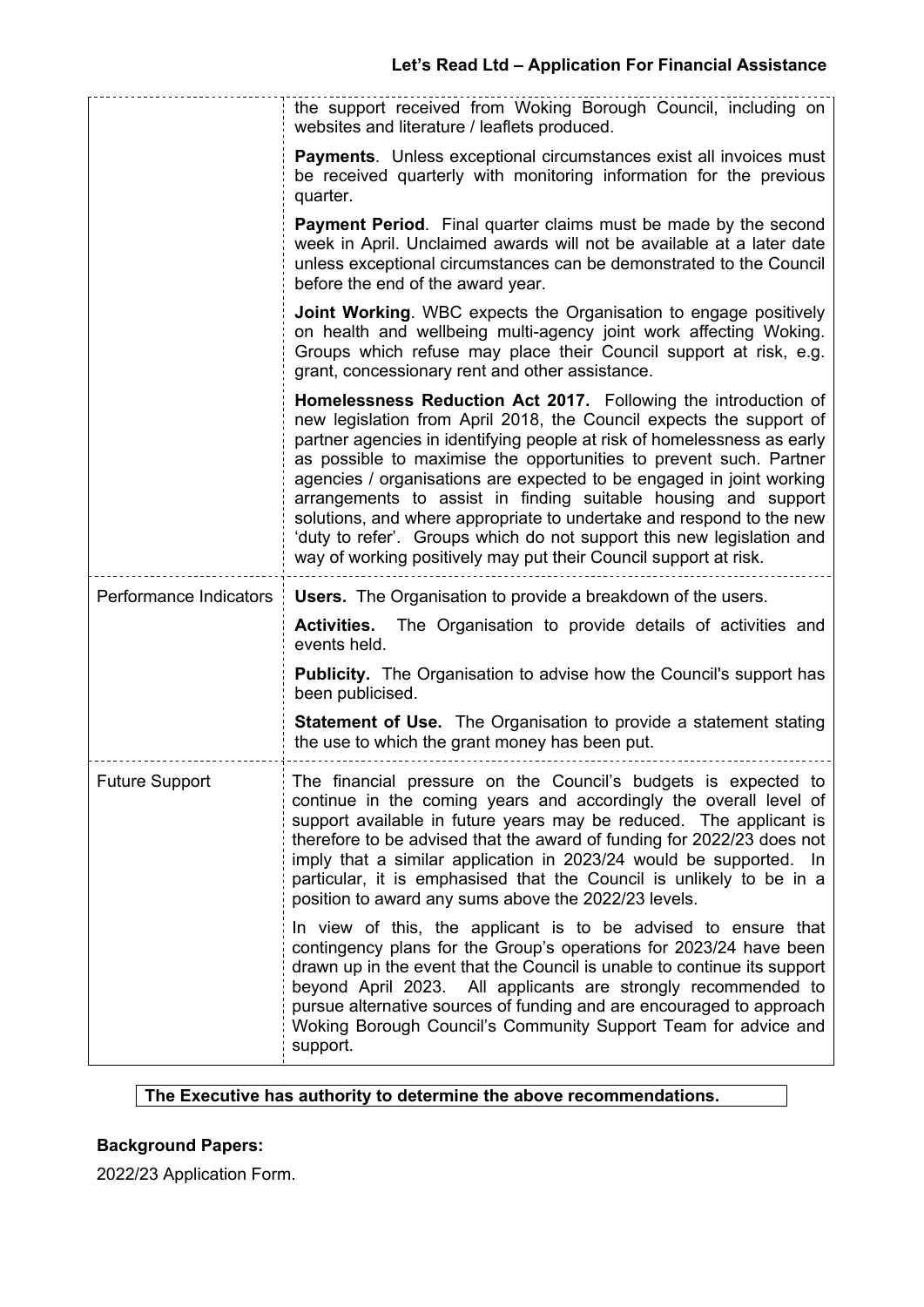#### **Reporting Person:**

Julie Fisher, Chief Executive Extn: 3301, Email: julie.fisher@woking.gov.uk

#### **Contact Person:**

Frank Jeffrey, Head of Democratic Services Extn: 3012, Email: frank.jeffrey@woking.gov.uk

Doug Davern, Democratic Services Officer Extn: 3018, Email: doug.davern@woking.gov.uk

#### **Portfolio Holder:**

Cllr Simon Ashall Email: cllrsimon.ashall@woking.gov.uk

## **Shadow Portfolio Holder:**

Cllr Will Forster Email: cllrwill.forster@woking.gov.uk

#### **Date Published:**

30 November 2021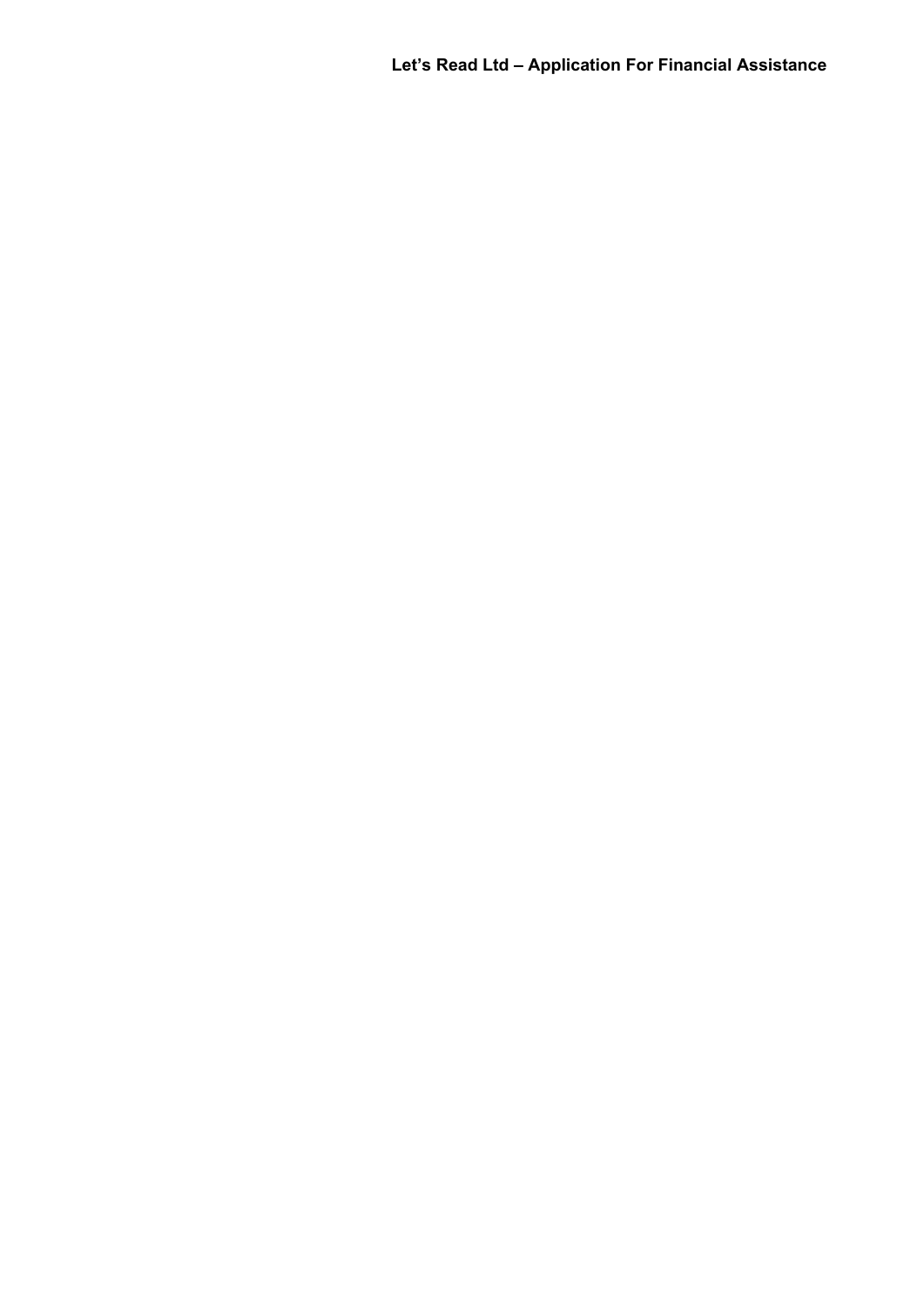| 1.0 Summary of Application |                                                                                                                                                                                                                                                                                                                                                                                                                                                                         |
|----------------------------|-------------------------------------------------------------------------------------------------------------------------------------------------------------------------------------------------------------------------------------------------------------------------------------------------------------------------------------------------------------------------------------------------------------------------------------------------------------------------|
| 1.1 Status and Aims        | Let's Read Ltd was incorporated the 24th day of October 2008. It<br>emerged from an initiative undertaken by the Sheerwater/Maybury<br>Partnership which focussed on literacy levels in the Sheerwater and<br>In 2009, the project became an independent<br>Maybury areas.<br>organisation in order to enable the literacy projects to be promoted<br>throughout the Borough.                                                                                           |
|                            | The Charity seeks to advance the education of children and young<br>people, in particular to promote literacy and develop reading and other<br>literacy skills by collecting and distributing books and other reading<br>materials and promoting or supporting training or other activities which<br>are designed to promote literacy.                                                                                                                                  |
|                            | The Group runs a book gifting scheme and a reading project to assist<br>young children in primary schools learn to read.                                                                                                                                                                                                                                                                                                                                                |
| 1.2 Employees              | None                                                                                                                                                                                                                                                                                                                                                                                                                                                                    |
| 1.3 Volunteers             | 31. 25 of the volunteers are tutors teaching young people to learn to<br>read using a phonics based method. These are children who cannot<br>read or who have struggled to learn and have fallen behind their peer<br>Identified areas of Woking have real problems with low<br>groups.<br>literacy and so the Charity has targeted primary schools in these<br>areas which highly value its contribution of working one to one with<br>their students during the year. |
|                            | 5 of the volunteers support and run the book gifting project which each<br>term provides nearly 1,000 books to 12 schools in the Woking area.<br>This project reaches young people many of whom who have no books<br>to read at home.                                                                                                                                                                                                                                   |
| 1.4 Clients/Users          | 1,086, comprising:                                                                                                                                                                                                                                                                                                                                                                                                                                                      |
|                            | 543 male                                                                                                                                                                                                                                                                                                                                                                                                                                                                |
|                            | 543 female                                                                                                                                                                                                                                                                                                                                                                                                                                                              |
|                            | 23 disabled                                                                                                                                                                                                                                                                                                                                                                                                                                                             |
|                            | 923 ethnic minority                                                                                                                                                                                                                                                                                                                                                                                                                                                     |
|                            | 1,086 resident in Woking                                                                                                                                                                                                                                                                                                                                                                                                                                                |
|                            | 1,006 aged 6-10                                                                                                                                                                                                                                                                                                                                                                                                                                                         |
|                            | 80 aged 11-18                                                                                                                                                                                                                                                                                                                                                                                                                                                           |
| 1.5 Members                | N/A                                                                                                                                                                                                                                                                                                                                                                                                                                                                     |
| 1.6 Sum Requested          | £12,000 (Revenue)                                                                                                                                                                                                                                                                                                                                                                                                                                                       |
| 1.7 Project                | The purpose of the grant requested by Let's Read is to continue to<br>deliver the outcomes making such a difference to the young people of<br>Woking at a critical stage of their development as citizens of the<br>Borough by:                                                                                                                                                                                                                                         |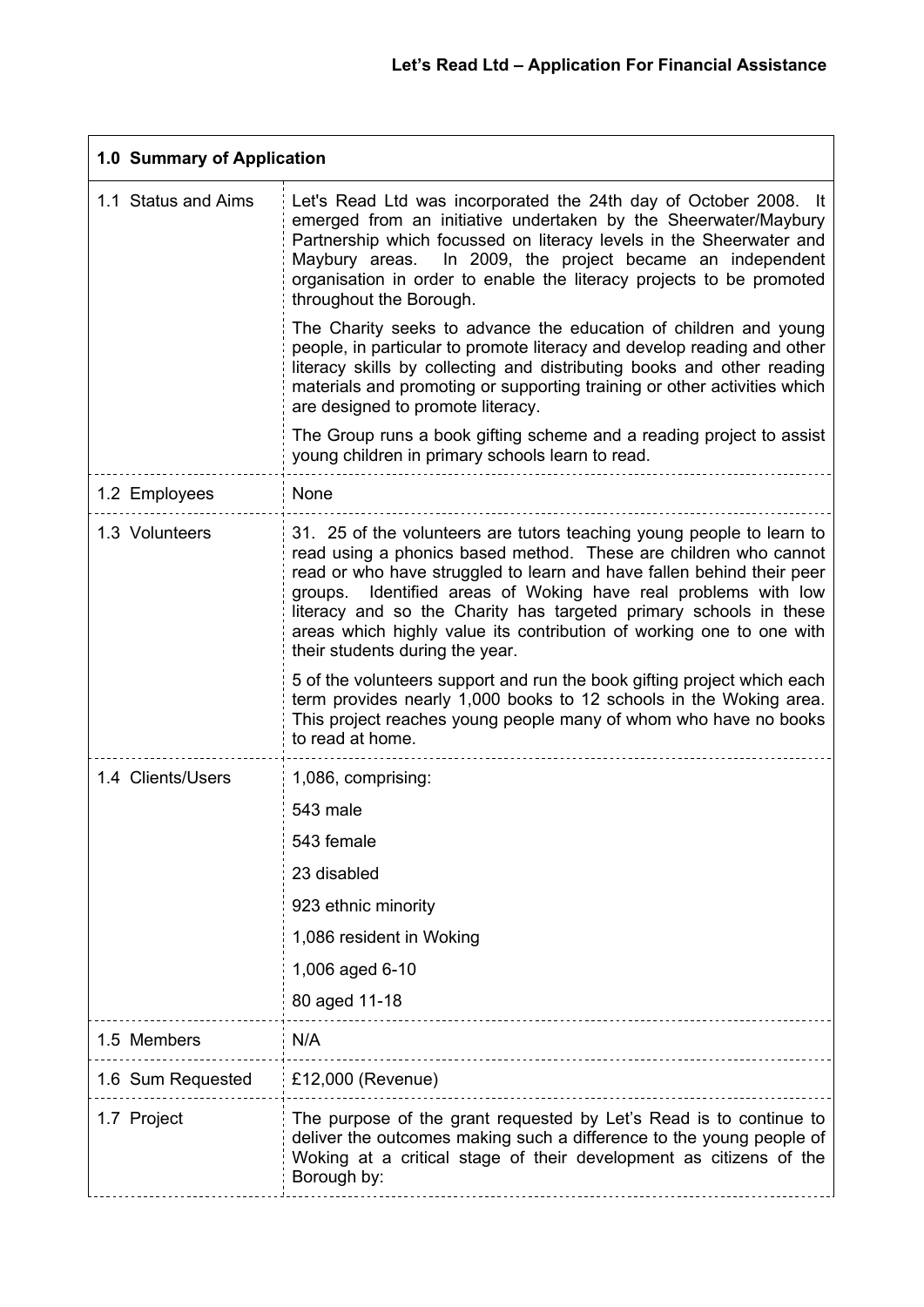|                       | • supporting the 25+ volunteers delivering the Reading Project which<br>helps nearly 100 young people each year;<br>ensuring the tutors are professionally trained, insured appropriately<br>and have all the necessary resources to deliver successfully the<br>Reading Programme in the four local schools supported; and<br>continuing the Free Book Gifting scheme to the 12 Woking<br>Schools, thereby reaching out to those children who have no books<br>of their own to read at home.                                                                                                                                                                                                                                                       |                                                                                    |
|-----------------------|-----------------------------------------------------------------------------------------------------------------------------------------------------------------------------------------------------------------------------------------------------------------------------------------------------------------------------------------------------------------------------------------------------------------------------------------------------------------------------------------------------------------------------------------------------------------------------------------------------------------------------------------------------------------------------------------------------------------------------------------------------|------------------------------------------------------------------------------------|
|                       | The Reading project involves working with the Head Teacher and the<br>Literacy Co-ordinator to identify children in four targeted primary<br>schools who are unable to read, or whose reading and comprehension<br>is significantly behind their peer group. The four primary schools are<br>assessed on need and reviewed on an annual basis. Each child is<br>assessed by the Charity and an individual learning programme is<br>followed by its tutors working one to one with these young people.<br>Each week progress is monitored and each term the young people are<br>reassessed. The Group also matches tutor skill sets to young<br>people's needs, as many of the tutors have specialist skills which can<br>achieve excellent results. |                                                                                    |
|                       | The Book Gifting project targets selected schools to ensure that<br>children are reached who have no books at home. A free book is<br>provided each term to a selected year group in 12 schools in the<br>Woking area, gifting nearly 1,000 books each term and therefore over<br>3,000 each year.                                                                                                                                                                                                                                                                                                                                                                                                                                                  |                                                                                    |
| 1.8 Cost breakdown:   | Training of Volunteers:<br>Teaching Resources:<br><b>Books for Children:</b><br>Insurance:<br>Postage & stationery:<br>IT:<br>Telephony:<br>Management & Admin of Book Project:<br>Management & Admin of Reading Project:                                                                                                                                                                                                                                                                                                                                                                                                                                                                                                                           | £1,500<br>£1,750<br>£5,950<br>£350<br>£1,260<br>£1,500<br>£300<br>£5,500<br>£4,500 |
|                       | Total                                                                                                                                                                                                                                                                                                                                                                                                                                                                                                                                                                                                                                                                                                                                               | £22,010                                                                            |
| 1.9 Community Benefit | Identified areas of Woking have a real problem of low literacy,<br>Sheerwater, Maybury, Goldsworth Park, Old Woking, Knaphill and<br>Brookwood. The Primary Schools in these areas struggle when class<br>sizes of 30 plus have a population of more than 65% of children who<br>struggle to read English. These schools highly value the contribution<br>that the Charity makes by working one to one with their students each<br>academic year. Its support to these schools has made a measurable<br>difference to the schools' achievements in English Key Stage 2.                                                                                                                                                                             |                                                                                    |
|                       | Let's Read has made a significant and measurable difference to many<br>children and their ability to read and access learning. In a typical<br>academic year nearly 100 children have been taught to read to their<br>chronological age or better. These are students with English as a<br>second language, Travellers and Army children who have had their<br>education disrupted by the number of relocations they have<br>experienced. Work also takes place for young people with learning<br>difficulties who often really struggle to learn to read and so are<br>seriously disadvantaged in later life.                                                                                                                                      |                                                                                    |
|                       | Each year over 100 young people who could not read are taught to                                                                                                                                                                                                                                                                                                                                                                                                                                                                                                                                                                                                                                                                                    |                                                                                    |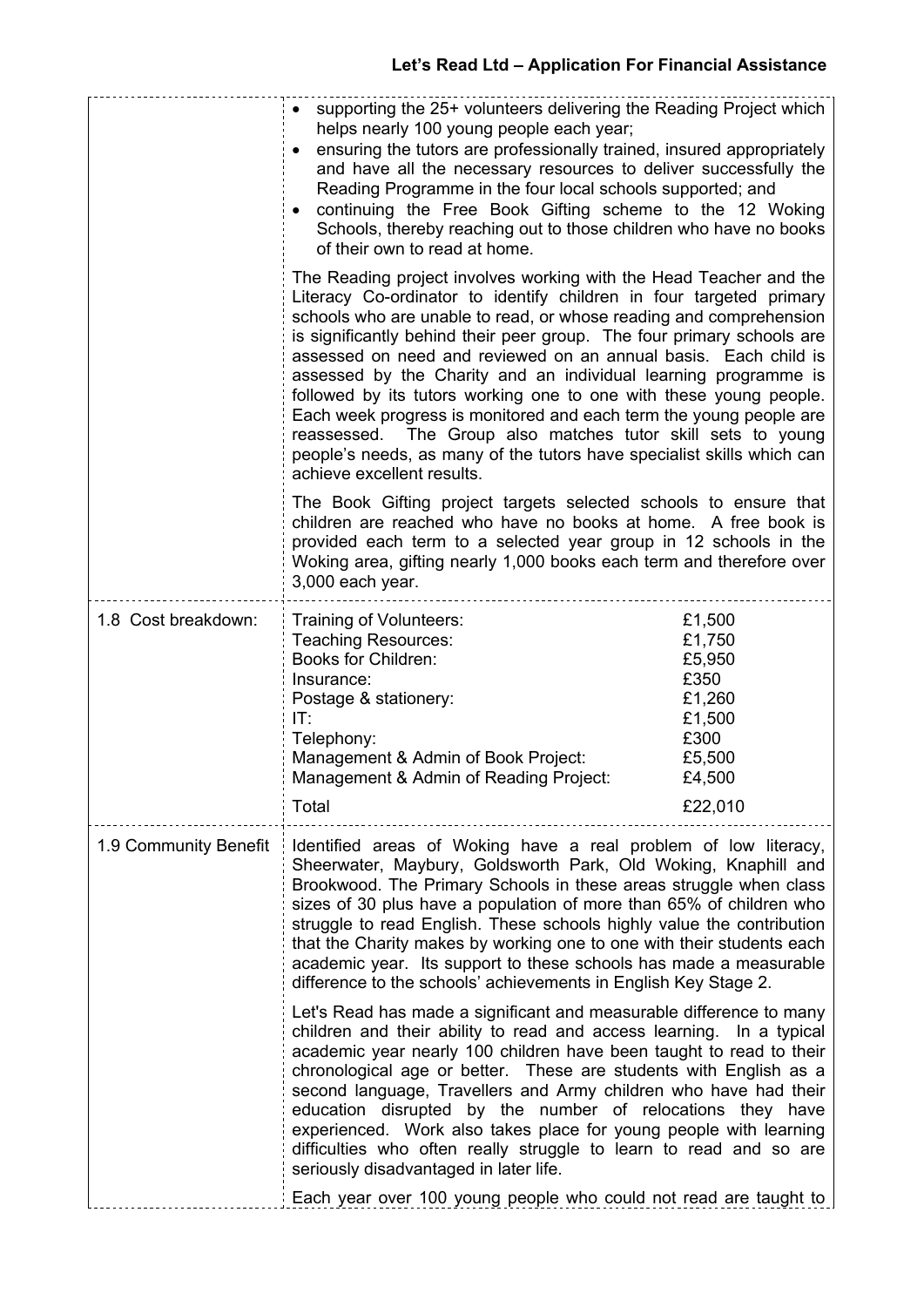|                      | read and access learning (around 1,200 since the inception of the<br>Chairty). Poor literacy skills seriously disadvantage young people,<br>greatly increasing their risk of under-achievement at school, truancy<br>and social exclusion. Poor literacy in adults has been linked to<br>unemployment, poverty, financial exclusion and offending behaviour.<br>The Group notes that 150 young people leave Woking Primary<br>Schools each year unable to read well enough to access learning in<br>their Secondary Schools. |
|----------------------|------------------------------------------------------------------------------------------------------------------------------------------------------------------------------------------------------------------------------------------------------------------------------------------------------------------------------------------------------------------------------------------------------------------------------------------------------------------------------------------------------------------------------|
|                      | Let's Read has demonstrated that by intervening and tackling this<br>challenge to improve literacy amongst young people, it can help to<br>deliver far-reaching benefits across the community:                                                                                                                                                                                                                                                                                                                               |
|                      | a increase of 100+ young people entering Secondary education<br>who are able to access learning and improve their life chances and<br>economic well being.<br>a reduction of the number of young people leaving schools<br>identified as NEET.<br>raised awareness of the importance of literacy and the significant<br>impact it has in reducing social deprivation and crime.                                                                                                                                              |
|                      | Over 1,000 young people will be given a free book each term (around<br>18,000 since the inception of the Charity). The book gifting scheme<br>reaches those children who have no books of their own to read at<br>home. Research by Nevada University has found that having just 20<br>books at home makes a significant difference to a child's life<br>opportunities.                                                                                                                                                      |
| 1.10 Covid-19 Impact | During the Covid-19 outbreak Let's Read has not been actively<br>volunteering in schools as it has not been safe to do so.<br><b>The</b><br>wellbeing of volunteers and of partner school communities is of the<br>utmost importance. Whilst Reading Tutors have been unable to visit<br>the Schools or work with children during lockdown, several hundred<br>books have been provided to children as part of the book gifting<br>project.                                                                                  |
|                      | The effect of the missed schooling on the reading attainment of some<br>children will be noticeable; for six or seven year olds, a gap like this<br>represents a significant proportion of their schooling.                                                                                                                                                                                                                                                                                                                  |
|                      | While lots of children will have been enjoying quality time learning<br>from their parents and carers, there will be many whose main carers<br>lack the time, confidence, skills or motivation to step in where teachers<br>have had to stand back. Disadvantaged children tend to suffer the<br>most.                                                                                                                                                                                                                       |
|                      | Let's Read is committed to playing its part mending the damage<br>caused by Covid-19 and helping children to be able to read and<br>improve their literacy skills. The pandemic has impacted the number<br>of volunteer tutors and office personnel with a number not expected to<br>The Charity hopes that all activities can be restarted in<br>return.<br>September with refresher training for tutors alongside consideration of<br>operating safely within schools.                                                     |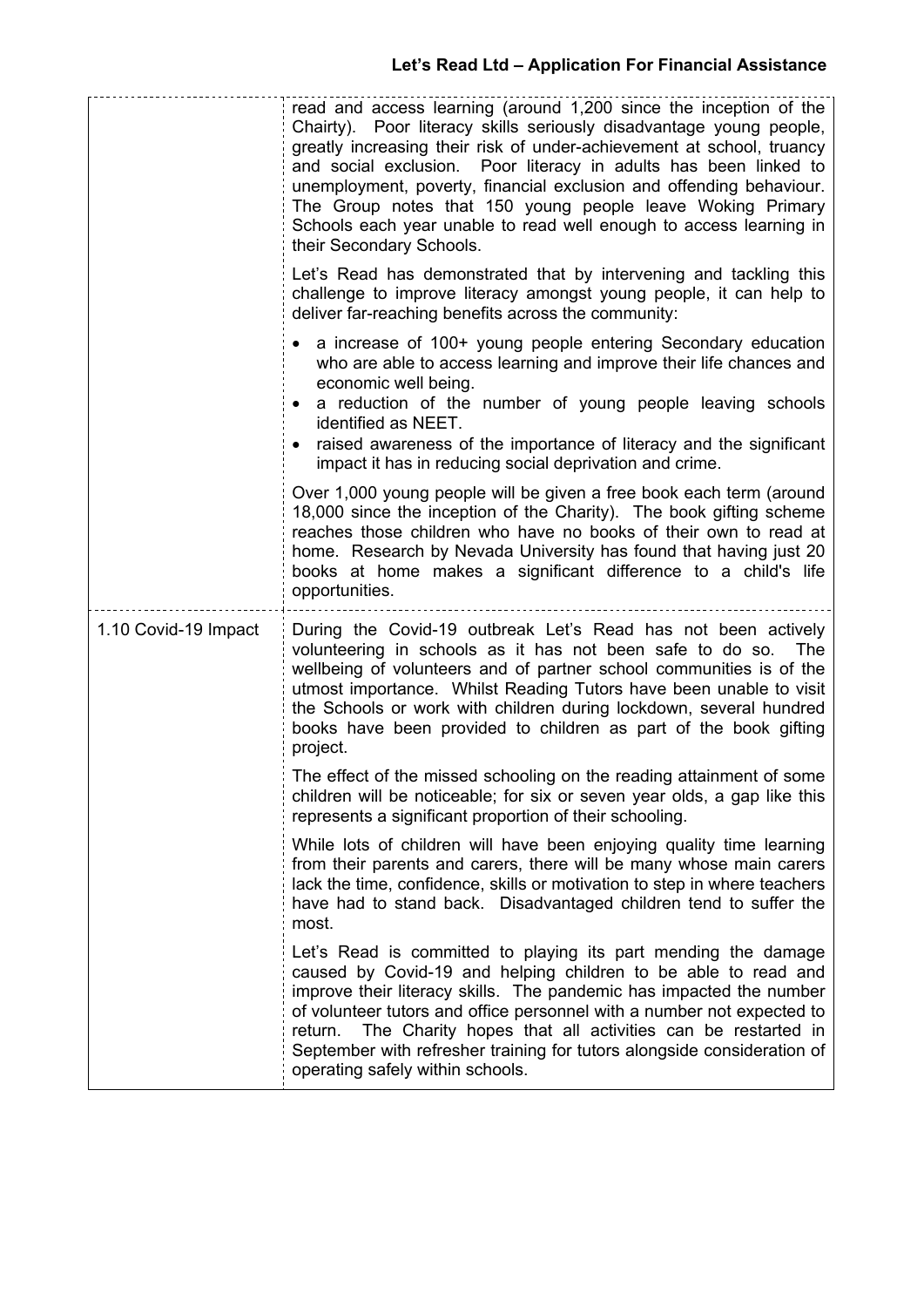| 2.0 Financial Background                |                                                                                                                                                                                                                                                                                                              |
|-----------------------------------------|--------------------------------------------------------------------------------------------------------------------------------------------------------------------------------------------------------------------------------------------------------------------------------------------------------------|
| 2.1 Budget                              | At the time of the application, the Group held £53,000 in the bank.<br>The sum of £11,450 is reserved as donations towards the purchase of<br>books.                                                                                                                                                         |
|                                         | The Group has submitted budgets for the books project and the<br>reading project for 2022/23, which include a grant from the Council as<br>applied for.                                                                                                                                                      |
|                                         | The books budget for the coming year indicates a deficit of £130<br>based on an income of £11,538 against an expenditure of £11,668.<br>The reading project indicates a deficit of £40 based on an income of<br>£9,788 against an expenditure of £9,748.                                                     |
| 2.2 Accounts                            | The Group has submitted accounts for 2020/21 which show an<br>income of £16,535 (£22,909 in 2019/20) against expenditure of<br>£14,289 (£18,295 in 2019/20), resulting in a surplus of £2,246 (a<br>surplus of £3,914 in 2019/20). The sum of £58,616 was carried<br>forward at the end of the 2020/21 year. |
| 2.3 Support over the<br>past five years | $2021/22 - £10,500$<br>$2020/21 - £10,500$<br>$2019/20 - £10,500$<br>2018/19 - £10,500<br>$2017/18 - £10,500$                                                                                                                                                                                                |

| 3.0 Assessment of Application |                                                                                                                                                                                                                                                                                         |                  |
|-------------------------------|-----------------------------------------------------------------------------------------------------------------------------------------------------------------------------------------------------------------------------------------------------------------------------------------|------------------|
| 3.1 Key Information           | Constitution<br>$\Omega$                                                                                                                                                                                                                                                                | Yes              |
|                               | <b>Registered Charity</b><br>Ω                                                                                                                                                                                                                                                          | Yes              |
|                               | <b>VAT Registered</b><br>O                                                                                                                                                                                                                                                              | <b>No</b>        |
|                               | <b>Equal Opportunities Policy</b><br>O                                                                                                                                                                                                                                                  | Yes              |
|                               | Safeguarding Policy<br>Ω                                                                                                                                                                                                                                                                | Yes              |
|                               | <b>Reserves Policy</b><br>O                                                                                                                                                                                                                                                             | Yes              |
|                               | <b>Quality Mark</b><br>O                                                                                                                                                                                                                                                                | <b>No</b>        |
|                               | Other funding sources pursued<br>O                                                                                                                                                                                                                                                      | Yes              |
|                               | Other support by the Council<br>O                                                                                                                                                                                                                                                       | Yes <sup>*</sup> |
|                               | Fundraising<br>O                                                                                                                                                                                                                                                                        | Yes              |
|                               | Two quotes<br>O                                                                                                                                                                                                                                                                         | N/A              |
|                               | Regular monitoring provided previously<br>O                                                                                                                                                                                                                                             | Yes              |
|                               | * mandatory rate relief, discretionary rate relief,<br>concessionary rent.                                                                                                                                                                                                              |                  |
| 3.2 Assessment                | It is recommended that a grant of £6,000 should be awarded for<br>2022/23. The Charity is a local service providing essential support to<br>primary school children requiring additional support to read, many of<br>whom are from minority ethnic backgrounds. The income supports the |                  |